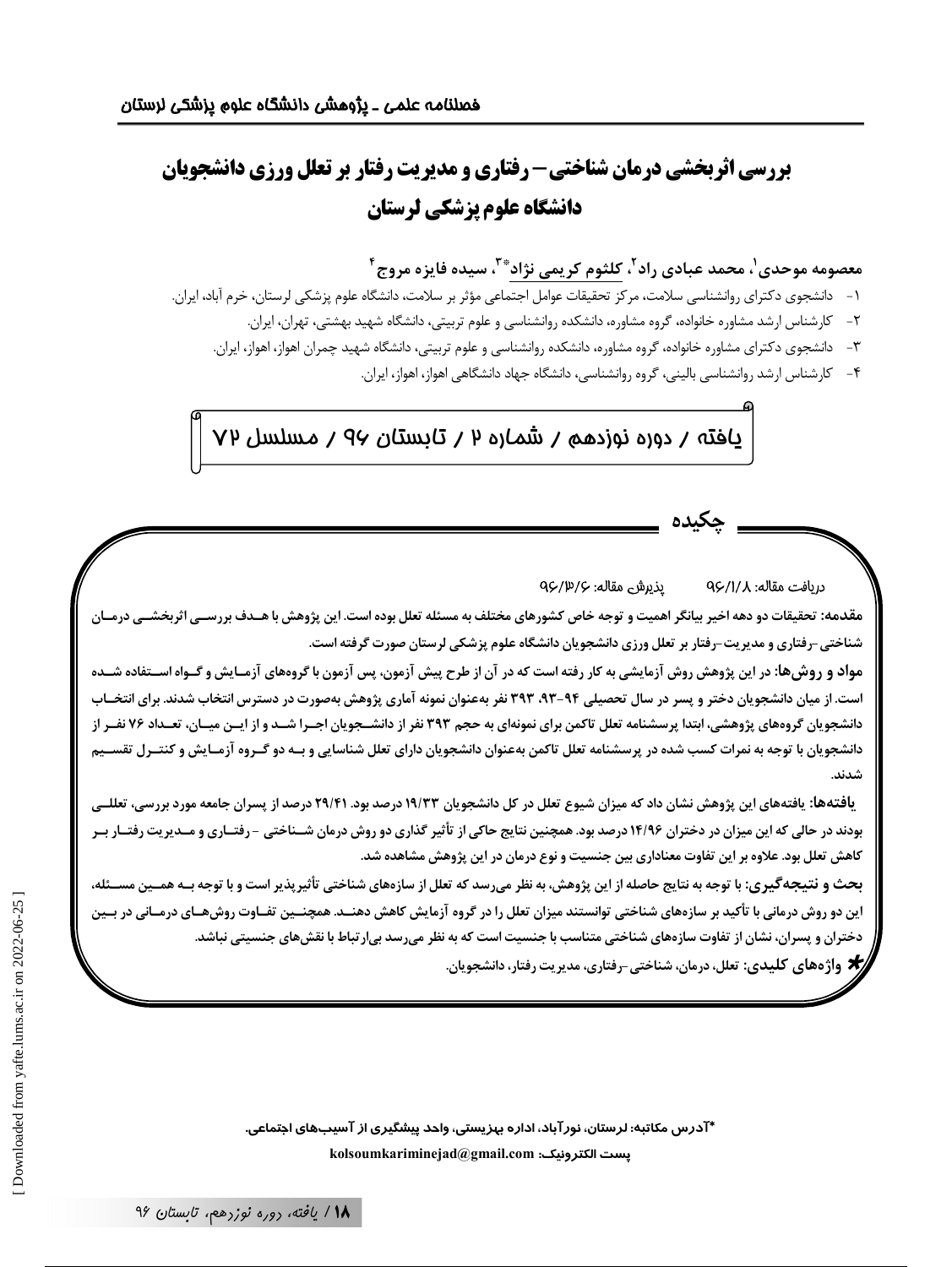#### مقدمه

هزاران سال است که تعلل بهعنوان «به تأخیر انداختن کار امروز به فردا» ایجاد مشکل نموده است، اما در سالهای اخیـر به زمینههای ظهور دلایل و درمان آن توجه شده است. شـاید در سالهای اخیر علت توجـه بـه پدیـده تعلـل، لـزوم اتخـاذ تصمیمات در کمترین زمان ممکـن و نـاتوانی افـراد تعللـی در انجام فعالیتهایی که نیاز به تصمیم گیـری آنـی دارنـد، باشـد  $\Lambda$ .

حدود ۹۵ درصد از افراد جامعه گهگاه در کارهایشان تعلـل می ورزند، اما برای ۱۵ تا ۲۰ درصد افـراد، تعلـل همیشـگی و بهصورت یک مسئله می باشد. سابقه تاریخی تعلل به سه هـزار سال قبل برمی گردد، اما حتی امروز برای ما قابل فهم نیست که چرا کاری را که اکنون می تـوانیم انجــام دهــیم بــه تــأخیر می اندازیم (۲).

شــواهد نشــانگر آن اســت كــه ۹۵ درصــد دانشــجويان دانشگاههای آمریکا درگیر تعلل هستند (۳). تقریباً ۷۵ درصـد دانشجویان خود را دارای عارضه تعلل دانستهاند (۴)، اما تقریباً نیمی از آنها تعلل را بهصورت همیشگی و بهعنوان یک مشکل میدانند (۵). تعلل در امور مربوط بـه تحصـیل بـر یـکسـوم فعالیتهای روزانه دانشجویان متوسط اثر گذاشته است (۶). در ضمن، یکسوم دیگـر دانشـجویان در خطـر درگیـر شـدن بـا عارضه تعلل مي باشند (٧). تاريخچه جهاني عارضه تعلل بيانگر آن است که اکثر نمونههای پژوهشی تعلل، دانشجویان دانشگاه میباشند. تعلل با عزتنفس پایین (۸)، رواننژندی (۹)، خوداًگـــاهي پـــايين (١٠)، افســـردگي (١١)، اضـــطراب (١٢)، کمال گرایی (۱۳)، عدم سازماندهی (۱۴)، وجدانی بودن پـایین (۱۵)، مسائل انگیزشی (۱۶)، درماندگی آموختـه شـده (۱۷) و تفکر غیرمنطقی (۱۸) همبستگی دارد.

روزنتـال و همکــاران در ســال ۲۰۱۵ در پــژوهش خــود دریافتند که ۵ زیرگروه یـا خوشـه جداگانـه از افـراد تعلـلورز وجود دارد که به شرح ذیـل مـیباشـند. ۲۴/۹۳ درصـد افـراد تعللورزهای خفیفی هستند و ۲۷/۸۹ درصد افراد تعللورزهای متوسط، ۱۳/۹۴ درصد تعلیلورزهای سازگار، ۲۱/۶۹ درصد تعللورزهای شدید و ۱۱/۵۵ درصد عمدتاً افسرده میباشند که این افراد سطوح مختلفی از استرس، اضطراب، تشدید بیمـاری و عملکرد ضعیفتر در مدرسه و سرکار را نشان میدهند (۱۹).

ماهيت تعامل، اسناد دانشجويان و ماهيت تكليـف، الگـوى اجتناب شخصی را در آنها شکل میدهـد و موجـب نـاتوانی در موقعیت تحصیلی و مسئولیت کامل آنان در زندگی مـیگـردد (۲۰). در مطالعهای رابطه بین کمالگرایی و تعلل مورد مطالعه قرار گرفت تا پس از کنترل خصیصه رواننژندی مورد بررسی و مطالعه قرار گیـرد. در ایـن پـژوهش خصیصـه رواننژنـدی بـا شناختهای کمال گرایی و شـناختهـای تعلـل رابطـه داشـته است (۲۱،۲۲). افراد تعللی کـه نمـرههـای پـایین در وجـدانی بودن دارند، از ویژگیهای بینظمی، عدم مدیریت زمـان، عـدم كنترل، فقدان كار منظم و عملكرد تحصيلي پايين برخوردارند. همچنین، برخی از افراد تعللی تکانشگری برخوردارنـد، کـه در نتيجه اين ويژگىهـا انگيـزش نمـرههـاي بـالا در رواننژنـدي (نمرههای پایین در ثبات هیجانی) دارند که ویژگی بارز آنها اضطراب، شکست پذیری و کمال گرایی می باشد. برخی از افـراد تعللی ترکیبے از وجـدانی بـودن پـایین و رواننژنـدی بـالا را ندارند. این گروه اضطراب نداشته در نتیجه کمتر برای دریافت خدمات مشاورهای و روانشناسی مراجعه مینمایند. ایـن گـروه بهعنوان گـروه دانـش آمـوزان، بـا نمـرههـاي بـالا در تعلـل و نمـرههـاي پـايين در رواننژنـدي و انگيـزش پيشـرفت تلقـي میشوند (۲۴،۲۳).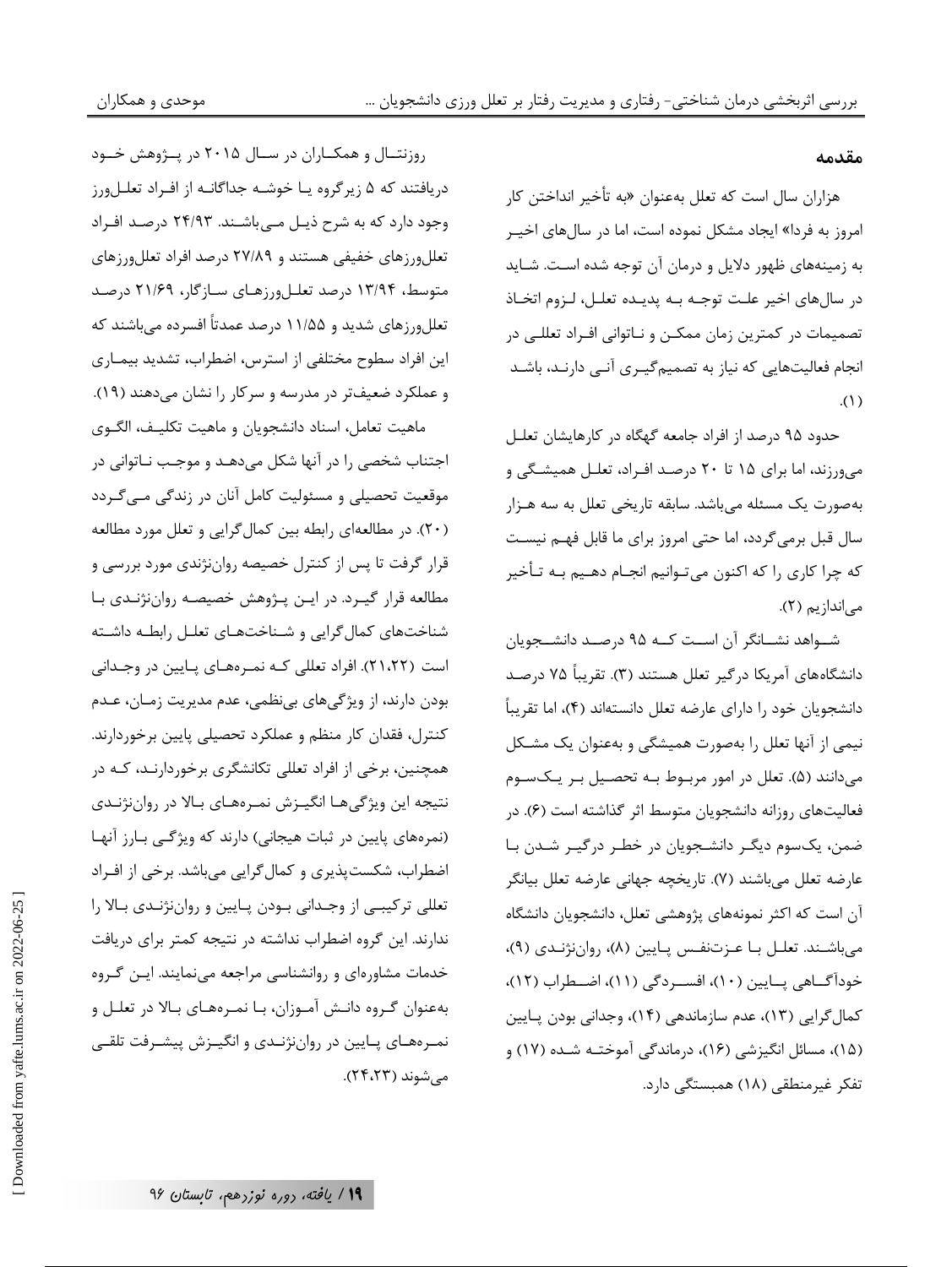رابطه تعلل و استناد بیرونے و درونے تینز منورد بررسے قرارگرفته است. براونلو و ریزینگر از دانشجویان درخواست نمودنـد کـه مقيـاس خودگزارشـي تعلـل PASS بـه سـنجش انگیزش بیرونی و درونی را تکمیل نمایند. نتایج نشـان داد کـه دانشجویان با تعلل تحصیلی بالا اسـناد بیرونـی بیشـتری را در موفقیتهای خود گزارش نمودند، در حالی که دانشـجویان بـا تعلـل تحصـيلي پـايين از عوامـل بيرونـي و درونـي بـهعنـوان انگیزانندههای مهم در انجام تکلیف نام می,برنـد. همچنــین در زنان انگیزه بیرونی پایین و کمال گرایی نقش مؤثری در ایجاد خصيصه تعلل تحصيلي ايفا نموده است (٢١).

در نتیجه، تفاوتهای جنسیتی نقـش مهمـی در خصیصـه تعلل تحصیلی دارد (۲۵). در پژوهشی دیگر به نقش قسمتی از کورتکس پیشانی مغز در تعلل اشاره می نماینـد. هنگـامی کـه این قسمت از مغز آسیب ببیند، فـرد ممکـن اسـت تمایـل بـه انجام دادن کاری را داشته باشد، امـا از انجـام آن خـودداری می نماید (۲۶). قبل از این پژوهش، استون در سـال ۱۹۹۹ در پایاننامه دکتری خود ارتباط معنیداری بین کورتکس پیشانی و تعلل به دست نیاورده است (۲۴). در پژوهشـی دیگـر نقـش اساسی کمربند قدامی در جلوگیری از رفتار تکانشی و ایجاد تمرکز در انجام تکلیف به دست آمده است و اینکـه جلـوگیری از رفتار تکانشی و ایجـاد تمرکـز در انجـام تکـالیف، درنهایـت منجر به خودگردانی می شود (۲۷).

همچنین به نظر میرسد که میزان استفاده از برنامههای آموزشي نيز به شدت تحت تأثير ميزان تعلل ورزى دانشجويان قرار می گردد. تاکمن و شوونبرگ در سال ۲۰۰۲ مقیاس تعلیل خود را بر روی ۱۱۶ دانشجو که این برنامـه را در اول نیمسـال تحصیلی گذرانیدند، اجرا و از طریق آماری آنها را به سه گروه، افراد تعللي بـالا، افـراد تعللـي متوسـط و افـراد تعللـي پـايين، تقسیم نمودند. میانگین تحصـیلی هـر سـه گـروه در نیمسـال

قبلی ۲/۴ بود. پس از پایان برنامـه گـروه تعللـی بـالا میـانگین تحصیلی ۲/۹، گروه تعللی متوسط میـانگین تحصـیلی ۳/۴ و گروه تعللی پایین میانگین ۳/۶ را به دست آوردند. این نشـانگر آن است، که افـراد تعللـی بـالا کمتـرین اسـتفاده را از برنامـه آموزشی بردند. ارائهدهندگان این برنامه براین باورند کـه غلبـه بر تعلل بهصورت نسبي و نـه بـهصـورت مطلـق امكـانپـذير میباشد. در نتیجه هدف برنامه آنها کاهش تعلـل و نـه حـذف کامل آن بود. شاید این نتیجه گیری به دلیـل تقویـت طـولانی تعلل، در فرايند موقعيت تحصيلي مي باشد (٢٧).

موحدی و همکاران

در مجموع بررسیها نشانگر آن است که عملکـرد خـانواده فرد و زندگی خـانوادگی وی بـر ابـتلای فـرد بـه تعلـل نقـش مهمی دارد (۲۹،۲۸). مسائل و مشکلات مربوط بـه تعلـل بـه همین جا ختم نشده، بلکه زندگی تحصـیلی دانشـجویان را بـه شدت تحت تأثیر قرار میدهد. در یکی از پژوهشهـا، پســیل و بیندر در سال ۲۰۰۴ از دانشجویان خواستند تا در یک فرصت کوتاه (۲ بار در هر ماه) مقالهای ارائه نمایند. دانشجویان تعللی با توجه به مهلت کم سطح بالایی از افسردگی نشان دادنـد، در حالی که دانشجویان عادی افسردگی چندانی را نشـان ندادنـد  $(\mathbf{r} \cdot)$ 

بــا توجــه بــه اهميــت توجــه بــه عارضــه تعلــل ورزى در دانشــجویان و نقــش پررنگــی کــه ایــن عارضــه در پیشــرفت تحصـيلي و موفقيـتهـاي كوچـك و بـزرگ آنهـا دارد، انجـام مداخله در میزان تعلل مورد توجه قرار میگیرد. با این حـال و علیرغم نتایج معنیدار، پژوهشهای درمانی با این روش انـدک میباشند و اکثر آنها بیش از ۳۰ سـال قبـل انجـام شـدهانـد. همچنین در تعللیهای AP، به مسئله تفاوت فرهنگی تـوجهی نگردیده است (۳۰)، هر چند که تعداد اندکی پـژوهش جدیـد هم می تواند در ادبیات پژوهشی تعلیل یافت؛ بـهعنـوان مثـال می توان به مطالعه وانگ و همکاران در سال ۲۰۱۷ اشاره کـرد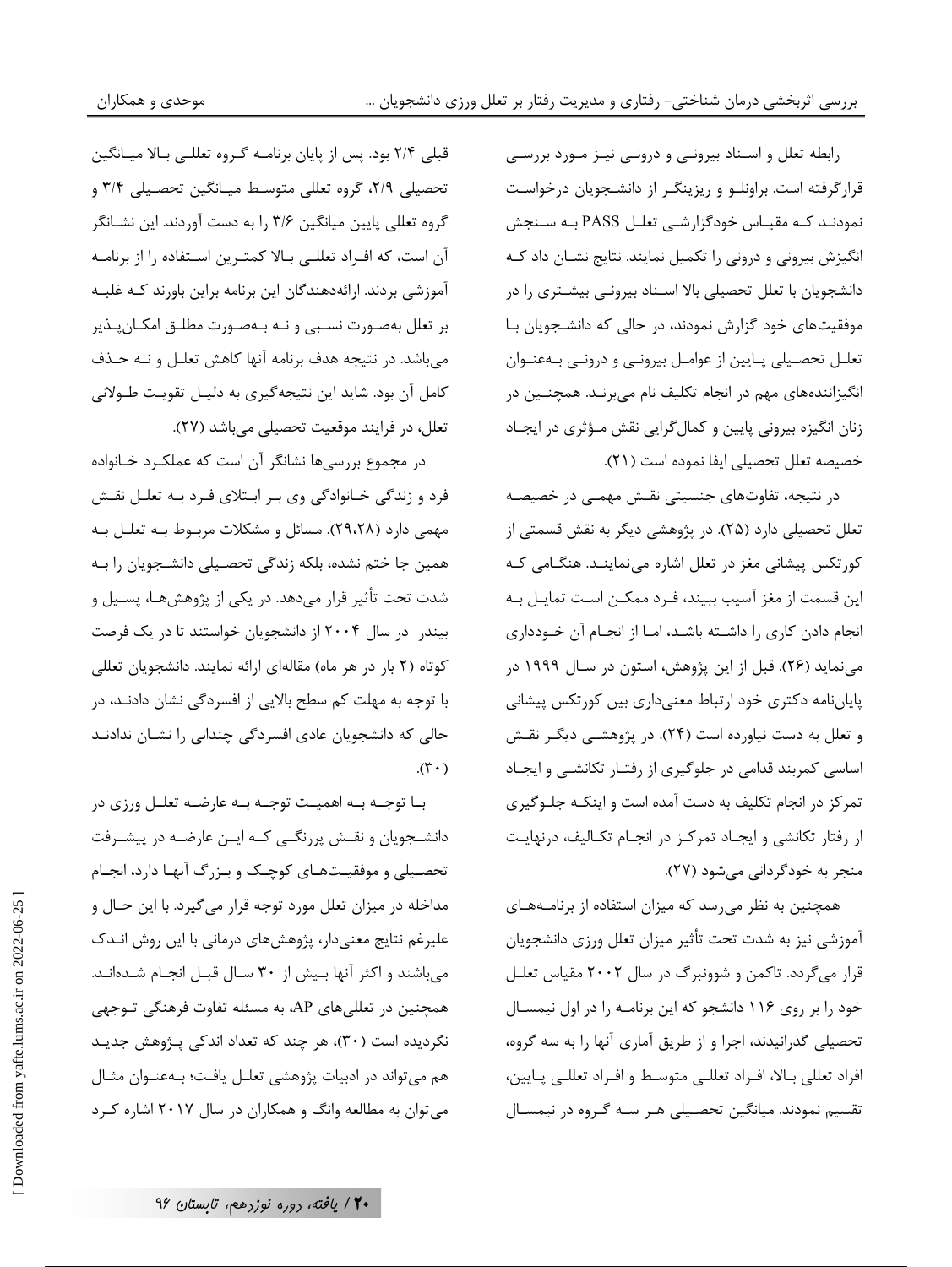که نشان دادند درمانهای شناختی رفتاری و درمان مبتنی بر پذیرش و تعهد تأثیر معناداری در کاهش میزان تعلل در کوتاه مدت و بلندمدت بر روی دانشجویان داشته است (۳۱). با ایـن حال، گاستاوسون و مایاکه در سال ۲۰۱۷ بیان کردنـد کـه دو روش مداخلــهای تمـرینهـای مـرتبط بـا اهــداف SMART و مداخلات اجرای قصد و هـدف نمـیتوانـد تـأثیر معنـاداری در كاهش ميزان تعلل دانشجويان داشته باشد (٣٢). در اين بين و از میان روشهای متعدد مداخله برای کـاهش تعلـل ورزی در دانشـجویان، دو روش درمـان شـناختی رفتـاری و آمـوزش مدیریت رفتاری، توجه بیشتری را به خود جلب کرده است. در ۱۲ سال گذشته بیش از هزار دانشجو در دانشگاه گـرونیگن در روش مداخله مدیریت رفتار شرکت داشتند. یک ارزیابی منظم در بین ۱۳۴ شرکتکننده، جزئیاتی از برنامه را مـورد بررسـی دقیق تر قرار داده است. در آغاز ورود به برنامـه میـانگین نمـره تعلل دانشجویان ۴/۳ بوده است (مقیاس رفتار بین ١ تا ۵ و ۵ بالاترين درجه تعلل ميباشد). اكثر شركت كننـدگان بـه دليـل رسیدن به هدفهای خویش (مطالعه منظم و خود اطمینـانی) قبل از پایان دوره یکساله جلسهها را ترک کـرده و در هنگـام ترک، نمره تعلـل آنهـا بـه ٣ كـاهش يافتـه اسـت. ٢٠ درصـد شرکت کنندگان به دلیل نقـض قـوانین وادار بـه تـرک جلسـه گردیدند. ۱۰ درصد از آنها دوره یکساله را بـه طـور کامـل گذرانیدند و ۱۰ درصد نیـز بـه دلیـل عـدم رضـایت از گـروه مدیریت تکلیف جلسهها را تـرک کردنـد. میـانگین نمـرههـای رضایت ۴ (در مقیاس ١ تا ۵) میباشد. بیش از ٩٠ درصد شرکت کنندگان گروه مدیریت تکلیف را گـروه مناسـبی بـرای موفقیت مطالعه دانسـتند. افـراد شـركتكننـده پـس از تـرک جلسهها تغییرات معنیداری را در توان خـرد کـردن تکـالیف هفتگی (نمره تفاوت ١/٣)، طرح برنامههای طولانیمدت (نمـره تفاوت ١)، كنترل ييشرفت مطالعه (نمره تفاوت ٠/٩)، مطالعـه

منظم در طول نیمسال به جای مطالعـه در شـروع امتحـانهـا (نمره تفاوت ۱) و انجام نـدادن فعالیـتهـای دیگـر در هنگـام مطالعه (نمره تفاوت ٠/٩) گزارش نمودند. این نمـره تفـاوتهـا در مقیاس ۱ تا ۵ قرار داشته و همگی با احتمـال یـک درصـد معنى دار مى باشند (٣٣).

بــا توجــه بــه مباحــث ذكـر شــده و بــا در نظــر داشــتن آسیبهایی که تعلل برای رسیدن به اهـداف آموزشـی بـه بـار میآورد، پرداختن به چنین پژوهشی ضروری به نظر میرسـد، ضمن اینکه در میان دانشجویان دانشگاه لرسـتان نیـز تـاکنون چنین پژوهشی صورت نگرفتـه اسـت و در ایـن زمینـه خـلاء مطالعاتي وجود دارد، انجـام ايـن پـژوهش خـلاء مطالعـاتي را برطرف مے کند.

## مواد و روشها

پژوهش حاضر نیمه آزمایشی و از نوع، پیش آزمـون-پـس آزمـون بـا گـروه كنتـرل بـود. جامعـه پـژوهش حاضـر، كليـه دانشجویان مبتلا به عارضه تعلل در دانشجویان دانشگاه علـوم پزشکی لرستان در سال ۱۳۹۴ بود. بـه روش نمونـهگیـری در دسترس نمونـهای بـه حجـم ۳۹۳ نفـر بـا اسـتفاده از فرمـول كوكران انتخاب شد. ابتدا پرسشنامه تعلل تاكمن در بين آنها توزیع شد و سپس افرادی از جامعه فوق که طبق معیار نقطـه ب رش پرسشـنامه دچـار عارضـه تعلـل بودنـد (يـک انحـراف استاندارد بالاتر از میانگین) انتخاب شدند که از این تعداد ۷۶ نفر مبتلا بـه عارضـه تعلـل تشـخيص داده شـده و بـهصـورت تصادفی ۵۰ نفر برای گروه آزمایش کـه بـه ترتیـب ۲۵ نفـر از آنان در گروه شـناختی- رفتـاری، ۲۵ نفـر در گـروه درمـانی مـدیریت رفتـار و ۲۵ نفـر در گـروه کنتـرل انتخـاب شـدند و درمانهای مبتنی بر رویکردهای شناختی- رفتاری و مـدیریت رفتار اجرا شد. تعداد جلسات ١٠ جلسه ٩٠ دقيقهاى بود كـه در دانشگاه و توسط درمـانگر شـناختی رفتـاری اجـرا شـد.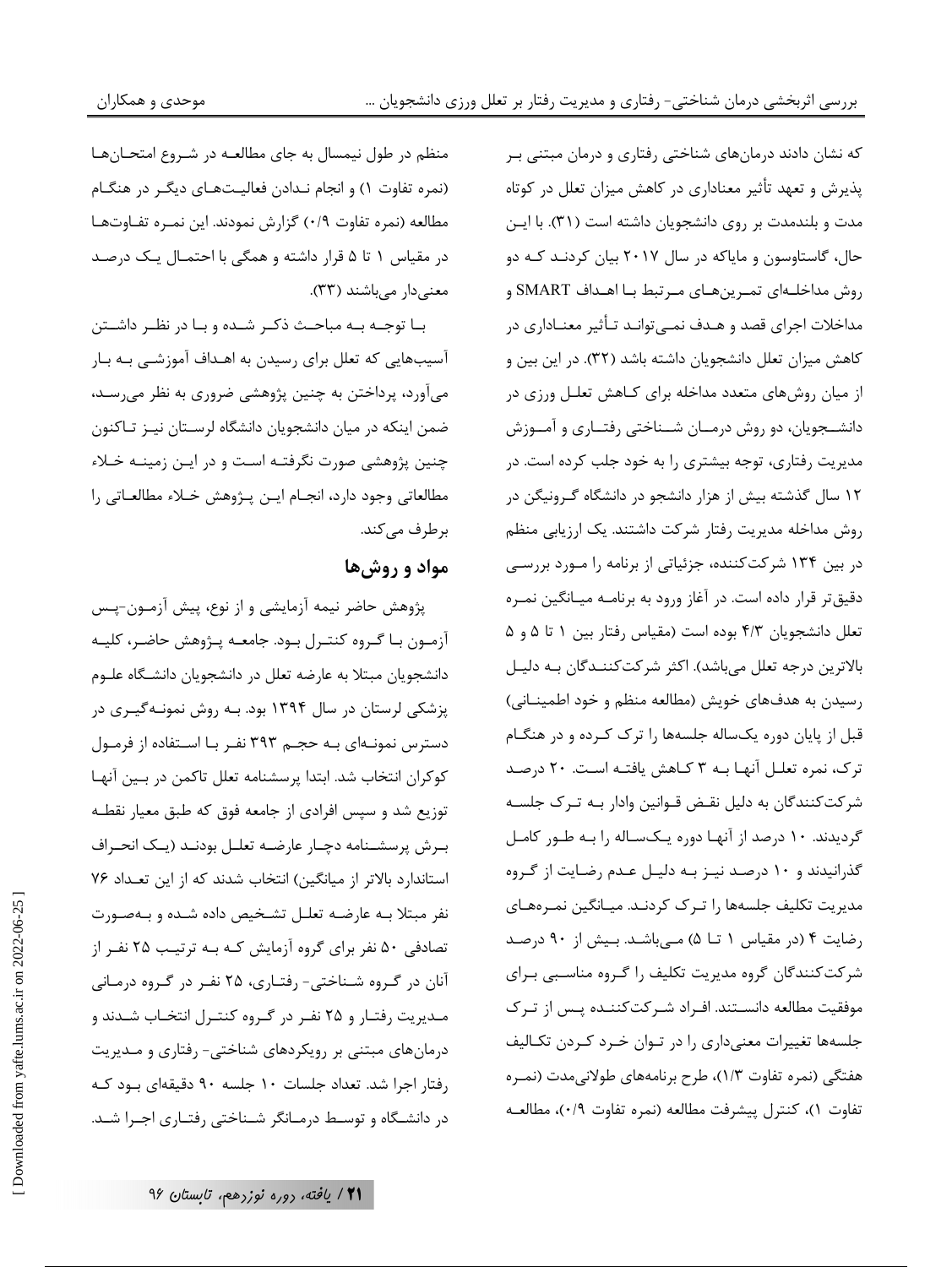موحدي و همكاران

معیارهای ورود به مطالعـه عبــارت بودنــد از: رضـایت آگاهانــه، توانایی شرکت در تمـامی جلسـات درمـانی، عـدم شـرکت در کلاسهای آموزشی و درمانی دیگر بـه طـور همزمـان. تحليـل دادهها در سطح توصیفی (میانگین و انحـراف اسـتاندارد) و در سطح استنباطي (فرمول تحليـل واريـانس چندراهـه و آزمـون توکی) با استفاده از نرمافزار آماری SPSS انجام شد.

**آزمون تعلل تاكمن**: نظـر بـه اينكـه افـراد تعللـى تمايـل چندانی برای پاسخگویی به تعداد زیاد سؤالات متنوع و متعدد ندارند و این پدیده بهعنوان یک متغیر مداخله کننده بـه نحـو چشمگیری موجب کاهش دقت نتایج آزمون میگردد. بنابراین تاكمن از طريق روش تحليل عوامل پرسشنامه اوليه تعلل را به ۱۶ سؤال تقليل داد تا علاوه بر حفظ پايايي و اعتبـار آزمـون، ابزاری دقیق و کوتاه به منظور سـنجش تعلـل طراحـی نمایـد. بنابراین پرسشنامه طراحی شده تنها به زمانی حدود ٨ دقیقـه برای پاسخگویی نیاز دارد (۲۵).

آزمون تعلل تاكمن يک پرسشـنامه خـود گزارشـي مـداد-کاغذی است که ۱۶ ماده دارد و آزمودنیها بـه یکـی از چهـار گزينه «مطمئناً اين چنين نيستم»، «اين تمايل در من وجـود ندارد»، «این تمایل در من وجود دارد» و «مطمئناً این چنــین هستم» پاسخ می گویند. این گزینـههـا بـه ترتیـب بـر اسـاس مقادیر ۱، ۲، ۳ و ۴ نمرهگذاری مے گردنـد. ۱۲ مـاده در ایـن مقیاس بهصورت مستقیم و ۴ ماده دیگ رایـن مقیـاس ۷، ۱۲، ۱۴ و ۱۶ بهصورت وارونه نمرهگذاری می شوند. گرفتن نمره بالا در اين آزمون نشان دهنده تعلل بالا است. همچنين حـداقل و حداکثر نمره فرد در این آزمون ۱۶ و ۶۴ خواهد بود (۲۶). این پرسشنامه در سال ۱۳۸۲ توسط مقـدس بیـات ترجمـه شـده است و بـر روی دانشـجویان دانشـگاه آزاد رودهـن هنجاریـابی شده و پایایی آن ۰/۷۳ به دست آمده است (۲۶) و در تحقیـق حاضر با تطبیق متن اصلی مــورد اســتفاده قــرار گرفتــه اســت.

یاپایی پرسشنامه اصلی ۱۶ مادهای تاکمن ۰/۸۶ گـزارش شـده است (٢٧).

#### شرح مختصر جلسات درماني

راهبردهـای درمـان در نظریـه شـناختی: ۱- آمـوزش تـن آرامی، ۲- حساسیت زدایی مـنظم، ۳- تصویرسـازی ذهنـی و برانگیزنده، ۴- سرمشق گیری شناختی، ۵- بـازداری اندیشـه، ۶- بازسازی شناختی، ۷- تنظیم مجدد، ۸- تلقیح فشار روانی، ۹- مراقبه، ۱۰- پس خوراند زیستی.

نظريه مديريت رفتار: ١-اولويتبندي، ٢- خرد كردن تکالیف به قطعههای کوچـکتـر، ۳- در هـر لحظـه یـک قـدم کوچک، ۴- استفاده از یک فهرست زمـاندار، ۵- آمـوزش استفاده مناسب از زمان، ۶- بهينهسازي فرصتها براي موفقیت، ۷- در صورت امکان واگذاری قسـمتی از تکلیـف بـه فرد مناسب، ٨- شروع از همين حالا، ٩- توجـه بـه آنچـه كـه انجام شده است، ١٠- واقع بينـى، ١١- دادن جـايزه بـه خـود هنگام رسیدن به هدف کوچک.

#### بافتهها

جدول شماره ۱ میانگین، انحراف معیار، حداقل و حــداکثر نمرههای تعلل دانشجویان دختـر و پسـر را نشـان مـی دهـد. میانگین (و انحراف معیار) دانشجویان در کل ۳۶/۹۴ (۸/۶۷)، در دانشــجویان دختــر ۳۶/۷۹ (۸/۵۵) و در دانشــجویان پســر ۸/۹۸) ۳۷/۲۸) مے باشد.

#### جدول ١. ميانگين، انحراف معيار، حداقل و حداكثر نمرههاي تعلل دانشجویان دختر و پسر در نمونه شیوع

| حداقل نمره | حداكثر نمره | انحراف معيار           | ميانگين      | تعداد      | ازمودنے ھا |
|------------|-------------|------------------------|--------------|------------|------------|
| ۱۸         | ۶۸          | <b>A/۶V</b>            | 48194        | ۳۹۳        | کل         |
| ١٨         | ۶٧          | 8100                   | T5/19        | <b>TVF</b> | دختر       |
| ۱۹         | ۶۸          | $\lambda$ /٩ $\lambda$ | <b>TV/TA</b> | ۱۱۹        | يسر        |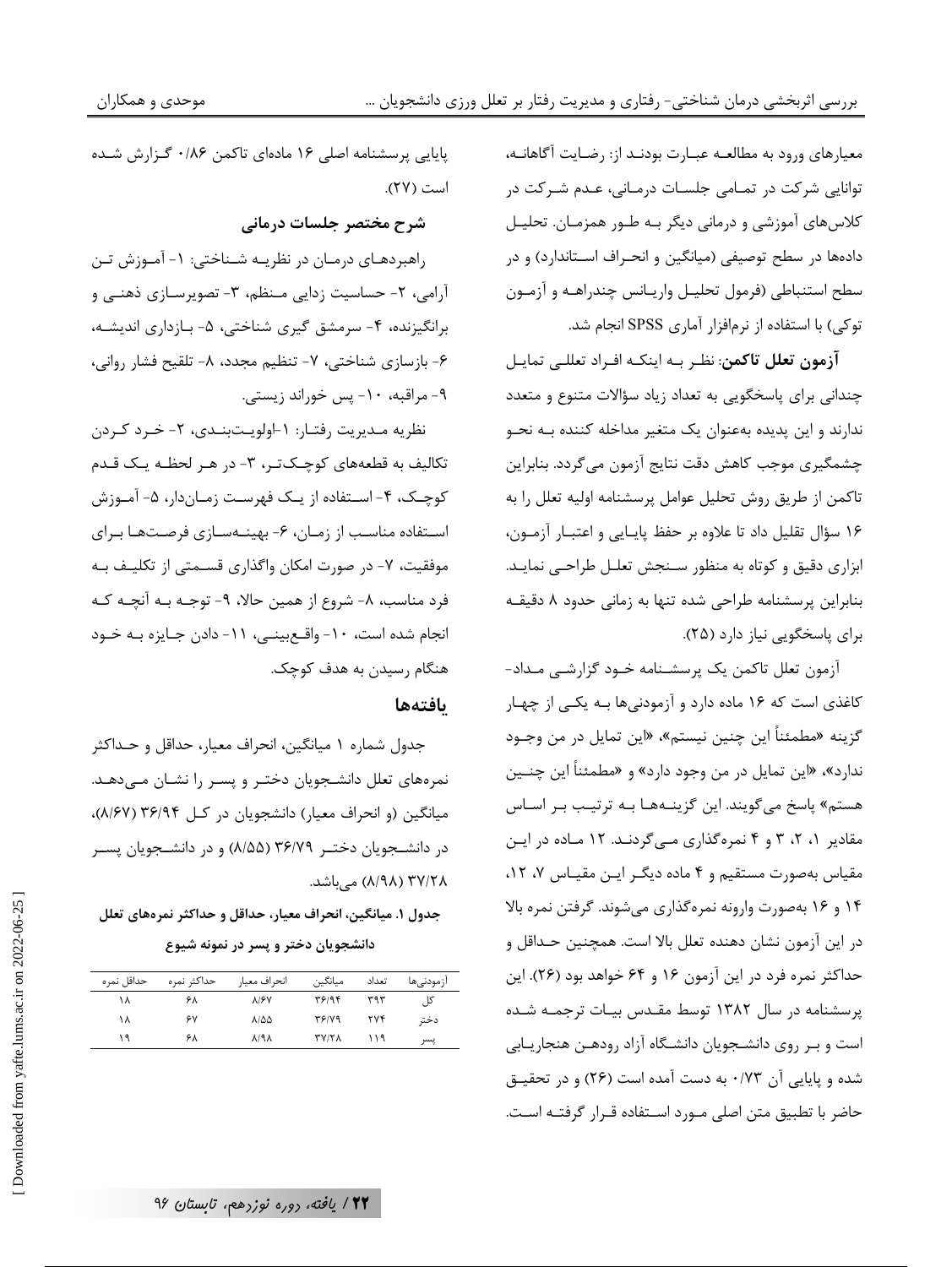جــدول ۲ تعــداد، فراوانــی و درصــد شــيوع تعلــل را در دانشجویان دختر و پسر به تفکیک جنسیت را نشان میدهد. جدول ۲. یافتههای مربوط به توزیع فراوانی تعلل دانشجویان دختر

و پسر در نمونه شیوع

| در صد | فراوانى | تعداد      | ازمودنىها |
|-------|---------|------------|-----------|
| ۱۹/۳۳ | ٧۶      | ۳۹۳        | کلی       |
| 14/98 | ۴۱      | <b>TYF</b> | دختر      |
| Y9/F1 | ٣۵      | ۱۱۹        | يسر       |

همانطور که در این جدول مشـاهده مـی شـود، از مجمـوع ۳۹۳ آزمودنی که از لحاظ تعلـل مـورد ارزیـابی قـرار گرفتنـد، تعداد ۷۶ نفر از آنان (۱۹/۳۳ درصد) دارای عارضه تعلل بودند. همچنین این جدول توزیع فراوانی تعداد آزمودنیهای تعللی را در دانشجویان دختر و پسر نیز نشان میدهد (دختران ۱۴/۹۶ درصد، پسران ۲۹/۴۱ درصد و کل ۱۹/۳۳ درصد است). همانطور که مشاهده می شود دانشجویان پسـر بیشـترین آمـار

أزمودنيهاي تعللـي را در نمونــه تحقيــق بــه خــود اختصــاص دادهاند. در واقع این نتایج نشان میدهند کـه پسـران دانشـجو بیشتر از دختران دانشجو گرایش به تعلل دارند.

جدول ۳، نتایج تحلیل کواریانس برای بررسی اثربخشی آموزش شناختی رفتاری بر تعلـل ورزی دانشـجویان را نشـان میدهد. با توجه به مقدار معناداری این آماره، تفاوت معناداری بین تعلل ورزی دانش آموزان در دو مرحله پیش آزمون و پس آزمون مشاهده مىشود. بنابراين مىتوان اينگونه نتيجه گرفت که آموزش شناختی رفتاری بر تعلـل ورزی دانشـجویان تـأثیر داشته است. در واقع طبـق نتـايج مـذكور، آمـوزش شـناختى رفتاري باعث كاهش معنادار تعلىل ورزى دانشجويان كرديده است.

جدول ٣. نتايج تحليل كواريانس اثربخشي آموزش شناختي رفتاري بر تعلل ورزي

| سطح معناداري                                           | Beta             |          | DF2 | DF1 | انحراف استاندار د                                   | میانگین مجذورات                                     | مجموع مجذورات              | موقعت                 | متغير |
|--------------------------------------------------------|------------------|----------|-----|-----|-----------------------------------------------------|-----------------------------------------------------|----------------------------|-----------------------|-------|
| $\cdot$ / $\cdot$ \                                    | $\cdot/\Delta$ . | $YY/9$ . | ٢Y  |     | Y/11                                                | $\mathbf{r}$                                        | $\tau \tau f/\tau \Lambda$ |                       | تعلل  |
|                                                        |                  |          |     |     |                                                     | Y/9A                                                | <b>TAITS</b>               | پیش آزمون<br>پس أزمون |       |
| معنـاداری بـین تعلـل ورزی دانشـجویان در دو مرحلـه پـیش |                  |          |     |     |                                                     | در جدول ۴ اثـر آمـوزش مـديريت رفتـار بـر تعلـل ورزى |                            |                       |       |
| آزمون و پس آزمون وجود دارد.                            |                  |          |     |     | دانشجویان در مرحله پس آزمون نسبت به پیش آزمون بررسی |                                                     |                            |                       |       |
|                                                        |                  |          |     |     |                                                     |                                                     |                            |                       |       |

شده است. با توجـه بـه مقـدار معنــاداری ایــن آمــاره، تفــاوت

| جدول ۴. نتایج تحلیل کواریانس اثربخشی مدیریت رفتار بر تعلل ورزی |  |  |
|----------------------------------------------------------------|--|--|
|                                                                |  |  |

| سطح معنادارى        | ضريب اثربخشى |     | DF <sub>2</sub> | DF1 | ميانگين مجذورات    | مجموع مجذورات | موقعيت    | متعير |
|---------------------|--------------|-----|-----------------|-----|--------------------|---------------|-----------|-------|
| $\cdot$ / $\cdot$ / |              | 115 | ه ۲             |     | ' ۲/۲              | 54178         | پیش ازمون | تعلل  |
|                     |              |     |                 |     | $\tau/\tau\lambda$ | 91/7V         | پس آزمون  |       |

#### بحث و نتیجهگیری

هدف از مطالعه حاضر بررسی اثربخشـی درمـان شـناختی رفتاری و مدیریت رفتـار بـر تعلـل ورزی دانشـجویان دانشـگاه علوم پزشكي لرسـتان بـود. نتـايج حاصـل از تجزيـه و تحليـل اطلاعات گردآوری شده از گروه نمونه نشـان داد کـه مـدیریت رفتاری و درمان شناختی رفتاری بر کاهش تعلل تأثیر معنــادار

دارند. مطالعات مختلفی نقش رویکردهای شـناختی رفتـاری و مدیریت رفتار را در کاهش تعلل بهخصـوص در کــاهش تعلــل تحصیلی دانشجویان نشـان دادهانـد (۴،۲۰). بـهعنـوان مثـال، روزنتال و همکاران در سال ۲۰۱۷ در پژوهش خــود دریافتنــد که درمان اینترنتی با محـور شـناختی رفتـاری باعـث کـاهش میزان تعلـل دانشـجویان شـد. ایـن پژوهشـگران، در پیگیـری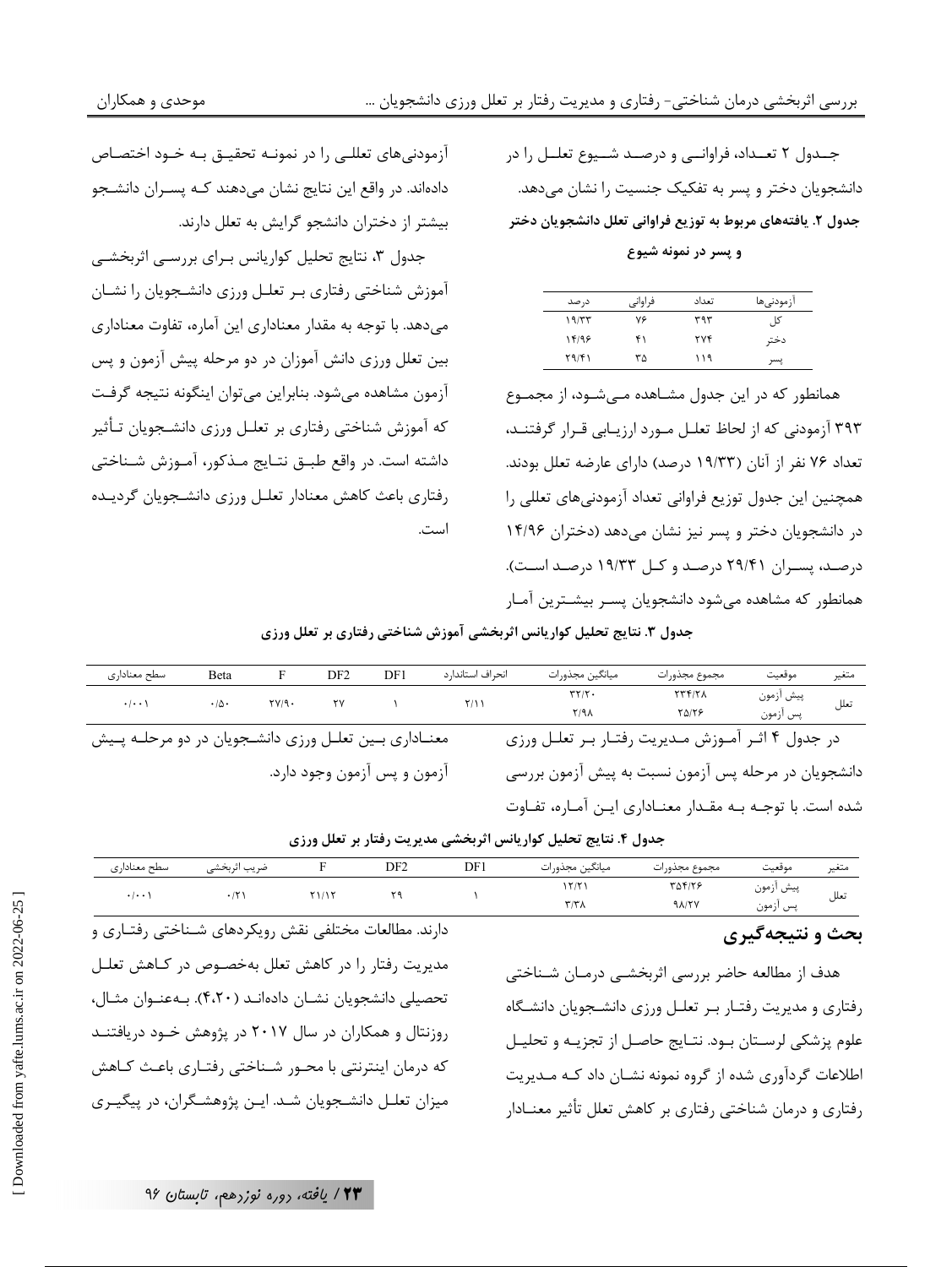یکساله خود نیز عنوان کردند که اثرات این نوع درمان بعـد از یک سال کماکان پابرجا بود (۳۴). همچنین هافنر و همکـاران در سال ۲۰۱۴ در پژوهشی تحت عنـوان اجتنـاب از تعلـل از طریق مدیریت زمان دریافتند که افـراد گـروه کنتـرل درسـت قبل از پایان مهلت تکلیـف داده شـده زمـان بسـیار زیـادی را صرف انجام تكليفي كه از هفتههـا قبــل دريافـت كــرده بودنــد می کردند در حالی که افراد گروه آزمایش زمان خود را به طـور متناسب صرف انجام تكليف مي كردنـد و تعللـى نشـان ندادنـد (۳۵). در مطالعه دیگری روزنتال و کارلبرینگ در سال ۲۰۱۵ در پژوهش خود به تأثیر درمان شـناختی رفتـاری بـر کـاهش تعلل ورزی اشاره کردهاند، هر چند در این زمینه پژوهشهای اندکی صورت گرفته است. این پژوهشگران فرض کردهانـد کـه با تغییر الگوهای فکری ناسازگار از طریـق روشهـای رفتـاری، مےتوان میںزان تعلیل ورزی را کیاهش داد (١٩). وانگ و همکـاران در سـال ۲۰۱۷ نیــز در پــژوهش خــود بــه بررســی اثربخشی آموزش مهارت مبتنی نظریـه شـناختی رفتـاری بـر تعلـل ورزى تحصـيلى دانشـجويان پرداختنـد و نتيجـهگيـرى کردند کـه آمـوزش ايـن مهـارتهـا مـىتوانـد باعـث كـاهش رفتارهای تعلل ورزی دانشجویان گردد و اثرهای بلندمـدتی در عملكرد تحصيلي آنها داشـته باشـد (٣١). همچنـين پـژوهش ماندل در سال ۲۰۰۴ بـر روی دانشـجویانی کـه دارای عارضـه تعلل بودند نشان داد که درمان شناختی رفتاری، باعث افزایش معنادار میانگین نمرههای تحصـیلی دانشـجویان مـیشـود. در مطالعه پیگیری این پژوهش نیز میانگین نمـرههـای تحصـیلی گروههای آزمایشی و کنترل در نیمسال بعدی مشـابه نیمسـال قبلی بود (۲۸).

به نظر مے رسـد کـه علـت تأثیرگـذاری درمـان شـناختی رفتاری بر عارضه تعلل، تأکید این درمان بر افکار منفـی و اثـر آن بر خوداثرمنـدی دانشـجویان داشـته باشـد. همانگونـه کـه

عباسی و همکـاران در سـال ۲۰۱۵ در پـژوهش خـود عنـوان کردند، از جمله علل تعلل ورزی در دانشجویان میتوان به ارزيابي اضطراب، وظايف بيزاري آور، تأخير در انجــام وظــايف، خوداثرمنــدی پــایین، محــدودیت در پافشــاری بــر تکــالیف، وابستگی، ترس از شکست، ارزشیابی منفی، افکار غیرمنطقی و ... در دانشجویان میباشند (۳۶). عـواملی ماننـد خوداثرمنـدی پایین، ترس از شکست، ارزشـیابی منفـی و افکـار غیرمنطقـی مســتقيماً بــه افكــار خودكــار دانشــجويان اشــاره دارد. درمــان شناختی رفتاری با تأثیر بـر افکـار منفـی خودکـار و درنتیجـه کاهش این عوامل، میتواند تأثیر منفی بر عارضـه تعلـل ورزی دانشجویان داشته باشد.

نتيجه مهم ديگر حاصله از پژوهش حاضر، اثربخشي برنامه مدیریت رفتار بر کاهش تعلل ورزی دانشجویان بود. همسـو بـا این نتیجه، پژوهشی در دانشگاه گرونیگن و پترخت نشـان داد که دورههای خود- مدیریتی در این دانشگاههـا باعـث کـاهش بیش از یک انحراف معیار نمره تعلل ورزی بعد از هفت هفتـه آموزش در بین دانشجویان شرکت کننده در ایـن دورههـا شـد (٢٧). بنـابراين، مـىتـوان ادعـا نمـود كـه برنامـههـاى خـود-مدیریتی نقش مهمی در کاهش تعلل دانشجویان ایفـا نمـوده است. در تبیین این نتایج باید گفت که عناصر مهم برنامهها در كاهش تعلل، ايجاد اميد، توضيح رفتار، ابراز هيجـان و تشـويق گروهی ذکر شده است. اثر جنبی این دورههـا افـزایش انگیـزه دانشجويان به مطالعه و احساس كنتـرل بـر موقعيـت مطالعـه میباشد. تغییراتی مانند افزایش انگیـزه تـلاش بیشـتری را بـه همراه دارد که در یی آن موفقیت خواهـد بــود، از ایــن طریــق احساس کنترل دانشجویان به موقعیتهای تحصیلی بیشتر شده و باعث تشدید موفقیت خواهد شد.

در مجموع مي توان چنين نتيجه گيري كرد كـه مـداخلات روانشناختی و مدیریت رفتار در کاهش تعلـل مـؤثر مـی باشـد،

Downloaded from yafte.lums.ac.ir on 2022-06-25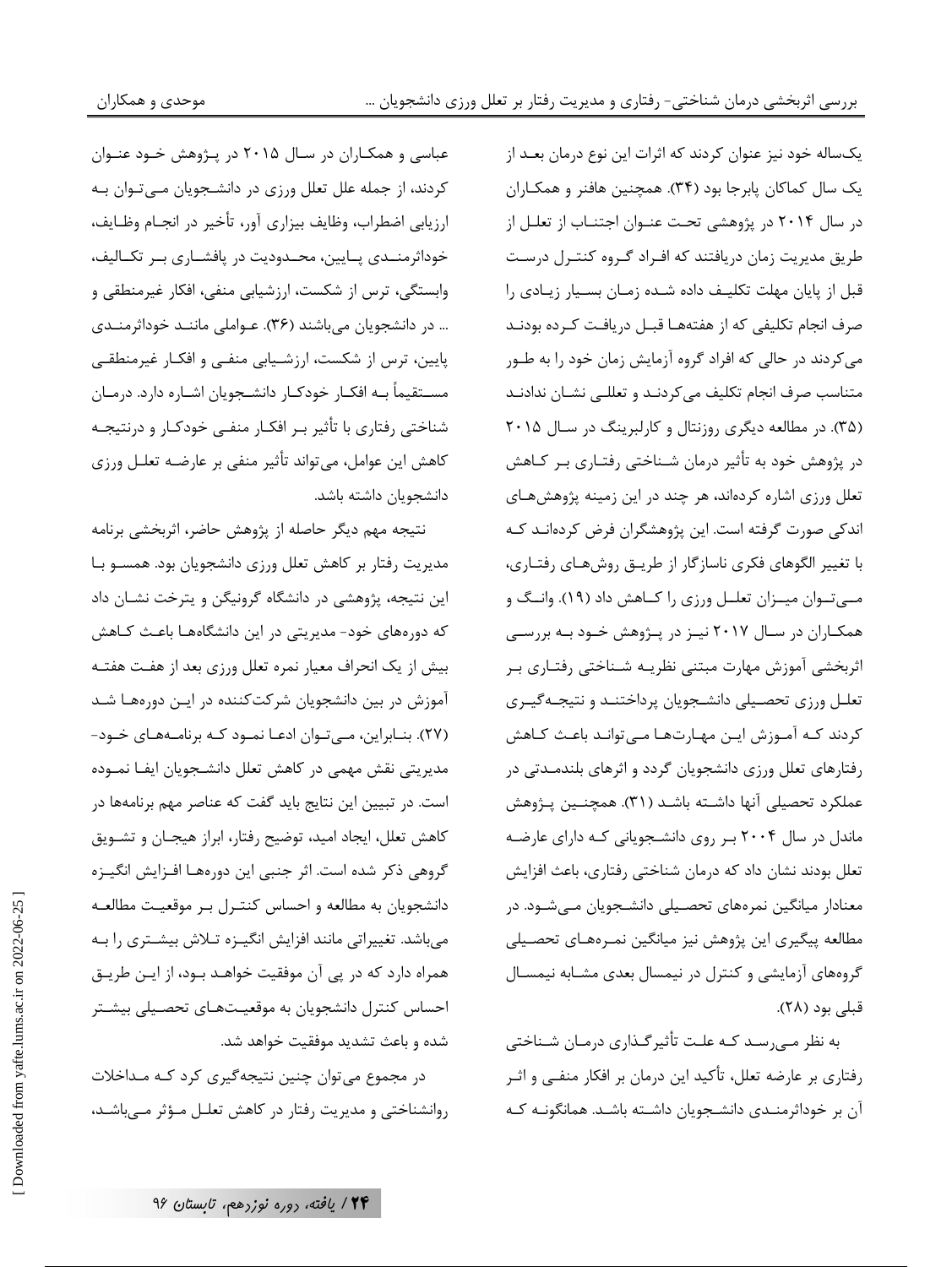بنابراین به جاست که به منظور کاهش و یا جلوگیری از تعلـل

(اهمال کاری) دانشجویان، ارائه کارگاههای آموزشی و درمـانی

برای کاهش تعلل دانشجویان ارائه گردد.

تشکر و قدردانی

از معاونت محترم پژوهشی دانشگاه علوم پزشـكی لرسـتان جهت تصويب و تأمين هزينهها و همچنين از كليه دانشجويان عزیزی که در اجرا و انجام این طرح تحقیقاتی با مـا همکـاری لازم را نمودند كمال تشكر را داريم.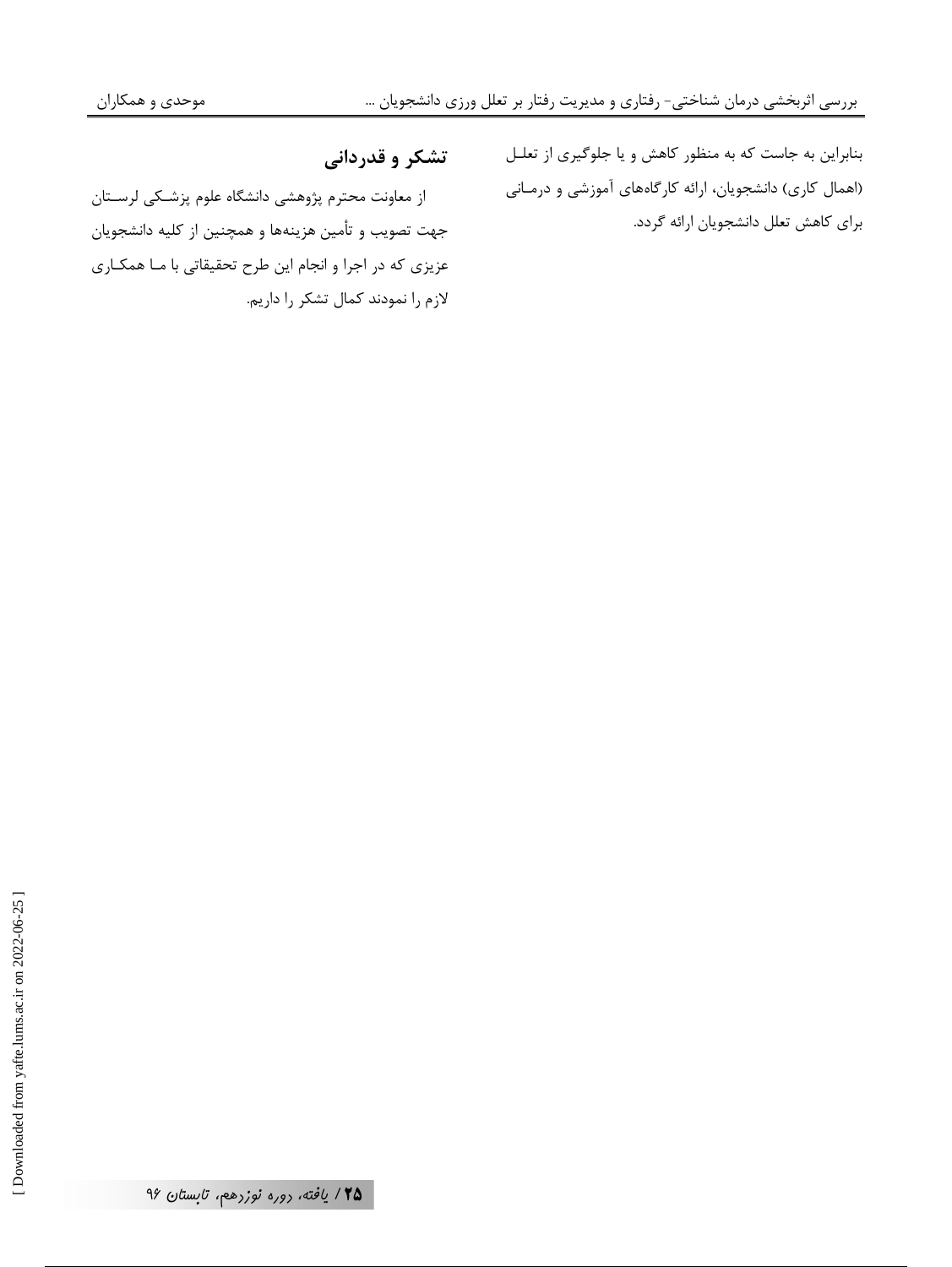#### **References**

- 1. Senécal C, Julien E, Guay F. Role conflict and academic procrastination:  $\mathsf{A}$ self-determination perspective. European J Soc Psychol. 2003; 33(1): 135-145.
- 2. Fee RL, Tangney JP. Procrastination: A means of avoiding shame or guilt? J Soc Behav Personal. 2000; 15(5): 167.
- 3. Gafni R, Geri N. Time management: Procrastination tendency in individual and collaborative tasks. Interdisciplin J Inform, Knowledge, Manage. 2010; 5(1): 15-125.
- 4. Saracaloğlu As, Gökdaş İ. Variables That Predict Academic Procrastination Behavior in Prospective Primary School Teachers. J Educ Sci Res. 2016; 6(1): 43-56.
- 5. Day V, Mensink D, O'Sullivan M. Patterns of academic procrastination. J College Reading and Learning. 2000; 30(2): 120-134.
- 6. Pychyl TA, Lee JM, Thibodeau R, Blunt A. Five days of emotion: An experience sampling study of undergraduate student procrastination. J Soc Behav Personal. 2000; 15: 3-13.
- 7. Kachgal MM, Hansen LS, Nutter KJ. Academic Procrastination Prevention Intervention: **Strategies** and Recommendations. J Dev Edu. 2001; 25(1): 14-24.
- 8. Beswick G, Rothblum ED, Mann L. Psychological antecedents of student procrastination. J Austra Psychol. 1988; 23: 207-217.
- 9. Jiao QG, DaRos-Voseles DA, Collins K, Onwuegbuzie AJ. Academic procrastination on the performance of graduate-level

cooperative groups in research methods courses. J Scholar Teach Learn. 2012;  $11(1)$ : 119-138.

- 10. Ferrari JR. Procrastinators and perfect behavior: An exploratory factor analysis of self-presentation, self-awareness, and selfhandicapping components. J Res Personal. 1992; 26(1): 75-84.
- 11. McCown W, Petzel T, Rupert P. An experimental study of some hypothesized behaviors and personality variables of college student procrastinators. J Personal Indiv Differ. 1987; 8: 781-786.
- 12. Ottens AJ. A guaranteed scheduling students. technique to manage procrastination. College Stu J. 1982; 16: 371-376.
- 13. Flett GL, Blankstein KR, Hewitt PL, Koledin S. Components of perfectionism and procrastination in college students. Soc Behav Personal Int J. 1992; 20(2): 85-94.
- 14. Schouwenburg HC, Lay CH. Trait procrastination and the big- five factors of personality. Person Indiv Dif. 1995; 18: 481-490.
- 15. Lay CH, Brokenshire R. Conscientiousness, procrastination, and person-task characteristics  $in$ jop searching by unemployed adults. Curr Psychol. 1997; 16: 83-96.
- 16. Senecal C, Koestner R, Vallerand RJ. Selfregulation and academic procrastination. J Soc Psychol. 1995; 135: 607-619.
- 17. Mohammed AA, Sherit AMA, Eissa MA, Mostafa AA. Academic Procrastination among College Students with Learning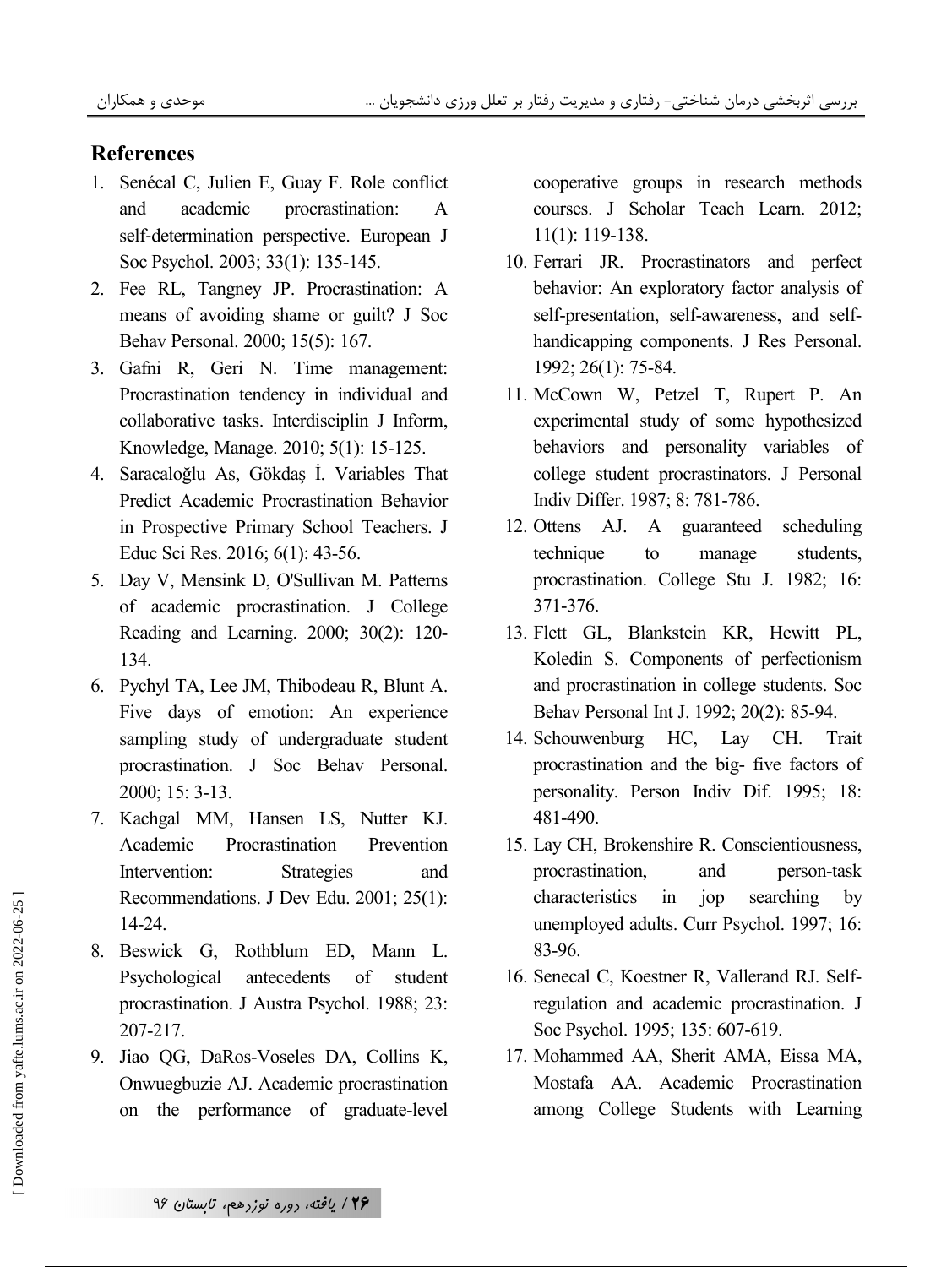Disabilities: The Role of Positive and Negative Self-Oriented Perfectionism in Terms of Gender, Specialty and Grade. Online Submission. 2013; 2(1): 3-14.

- Academic 18. Bridges KR. Roig **M.** procrastination and irrational thinking: A reexamination with context controlled. J Personal Indiv Dif. 1997; 22: 941-944.
- 19. Rozental A, Forsell E. Svensson A, Andersson G, Carlbring P. Differentiating Procrastinators from Each Other: A Cluster Analysis. J Cognit Behav Ther. 2015; 44(6): 480-490.
- 20. Ellis Knaus WJ. Overcoming  $A_{1}$ procrastination. New York: New American Library. 2002; 83-97.
- 21. Brownlow S, Reasinger RD. Putting off until tomorrow what is better done today: Academic procrastination as a function of motivation toward college work. J Soc Behav Personal. 2000; 15: 15-34.
- 22. Karatas H. Correlation among Academic Procrastination, Personality Traits, and Academic Achievement. Anthropologist. 2015; 20(1): 243-255.
- 23. Skoyles JR, Sagan D. Up from dragons. New York: McGraw-Hill. 2002; 25-37.
- 24 Stone  $DA$ The neuropsychological  $\delta$ correlates academic severe Unpublished procrastination. doctoral dissertation. University Michigan, of Michigan. 2000.
- 25. Tuckman BW. The development and concurrent validity of the procrastination scale. Edu Psychol Measur. 1991; 51(2): 473-480.
- 26. Mogadas Bayat MR. The standardation of Tuckman' measurement of procrastination test for student. Dissertation for M.A. degree in Rodehen University of Azad. 2003. (In Persian)
- 27 Tuckman BW. Schouwenburg HC. **Behvioral** interventions for reducing procrastination among university students. In: Schouwenburg HC, Lay CH, Pychyel TA. Ferrari JR. Counseling the Academic Settings. Procrastinator  $in$ Washington DC: American Psychological Association Pub. 2002; 91-103.
- 28. Mandel HP. Constructive confrontation: Cognitive-behavioral therapy with one type of procrastinating underachiever.  $In:$ Schouwenburg HC, Lay CH, Pychyel TA, Ferrari JR. Counseling the Procrastinator in Academic Washington Settings.  $DC:$ American Psychological Association Pub. 2002; 119-131.
- 29. Horebeek WV, Michielsen S, Neyskens A, E. cognitive-behavioral Depreeuw  $\mathbf{A}$ approach  $in$ treatment group of procrastinators in an academic setting. In: Schouwenburg HC, Lay CH, Pychyel TA, Ferrari JR. Counseling the Procrastinator in Washington Academic Settings.  $DC$ American Psychological Association Pub. 2002; 105-118.
- 30. Pychyl TA, Binder K. A project-analytic perspective on academic procrastination and intervention. In: Schouwenburg HC, Lay CH, Pychyel TA, Ferrari JR. Counseling the  $in$ Academic **Procrastinator** Settings. Washington DC: American Psychological Association Pub. 2002; 149-165.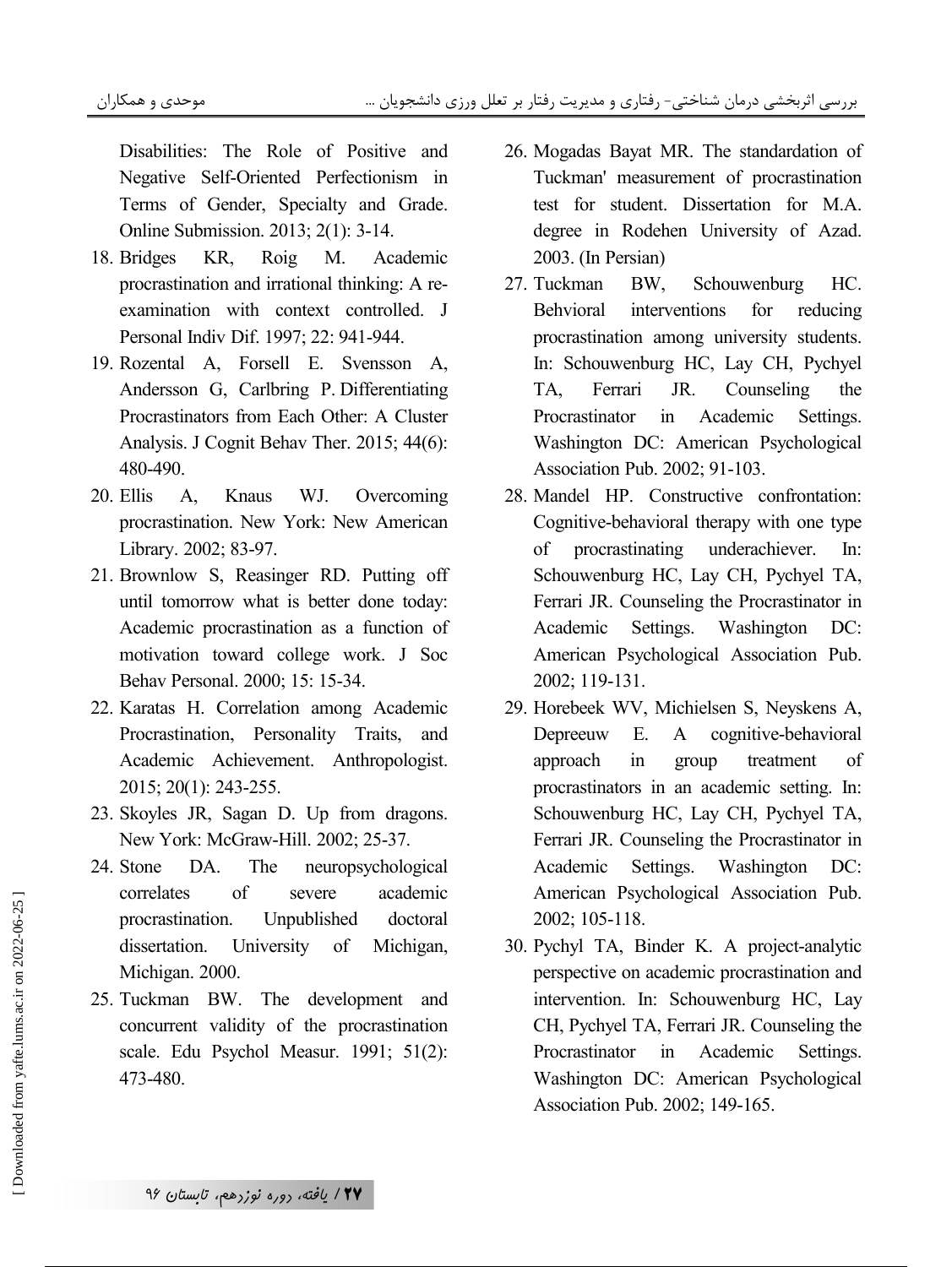- 31. Wang S, Zhou Y, Yu S, Ran L-W, Liu X-P, Chen Y-F. Acceptance and commitment therapy and cognitive–behavioral therapy as treatments for academic procrastination: A randomized controlled group session. Res Soc Work Practice. 2017; 27(1): 48-58.
- 32. Gustavson DE, Miyake A. Academic procrastination and goal accomplishment: A combined experimental and individual differences investigation. Learning Indiv Diff. 2017; 54: 160-172.
- 33. Essen TV, Heuvel SD, Ossebaard MA. Student course on self-management for procrastinators. In: Schouwenburg HC, Lay CH, Pychyel TA, Ferrari JR. Counseling the Procrastinator in Academic Settings. Washington DC: American Psychological Association Pub. 2002; 59-73.
- 34. Rozental A, Forsell E, Svensson A, Andersson G, Carlbring P. Overcoming procrastination: one-year follow-up and predictors of change in a randomized controlled trial of Internet-based cognitive behavior therapy. Cognit Behav Ther. 2017; 46(3): 177-195.
- 35. Häfner A, Oberst V, Stock A. Avoiding procrastination through time management: An experimental intervention study. Edu Studies. 2014; 40(3): 352-360.
- 36. Abbasi M, Porzoor P, Moazedi K, Aslani T. The Effectiveness of Acceptance and Commitment Therapy on Improving Body Image of Female Students with Bulimia Nervosa. J Ardabil Univ Med Sci. 2015; 15(1): 15-24.